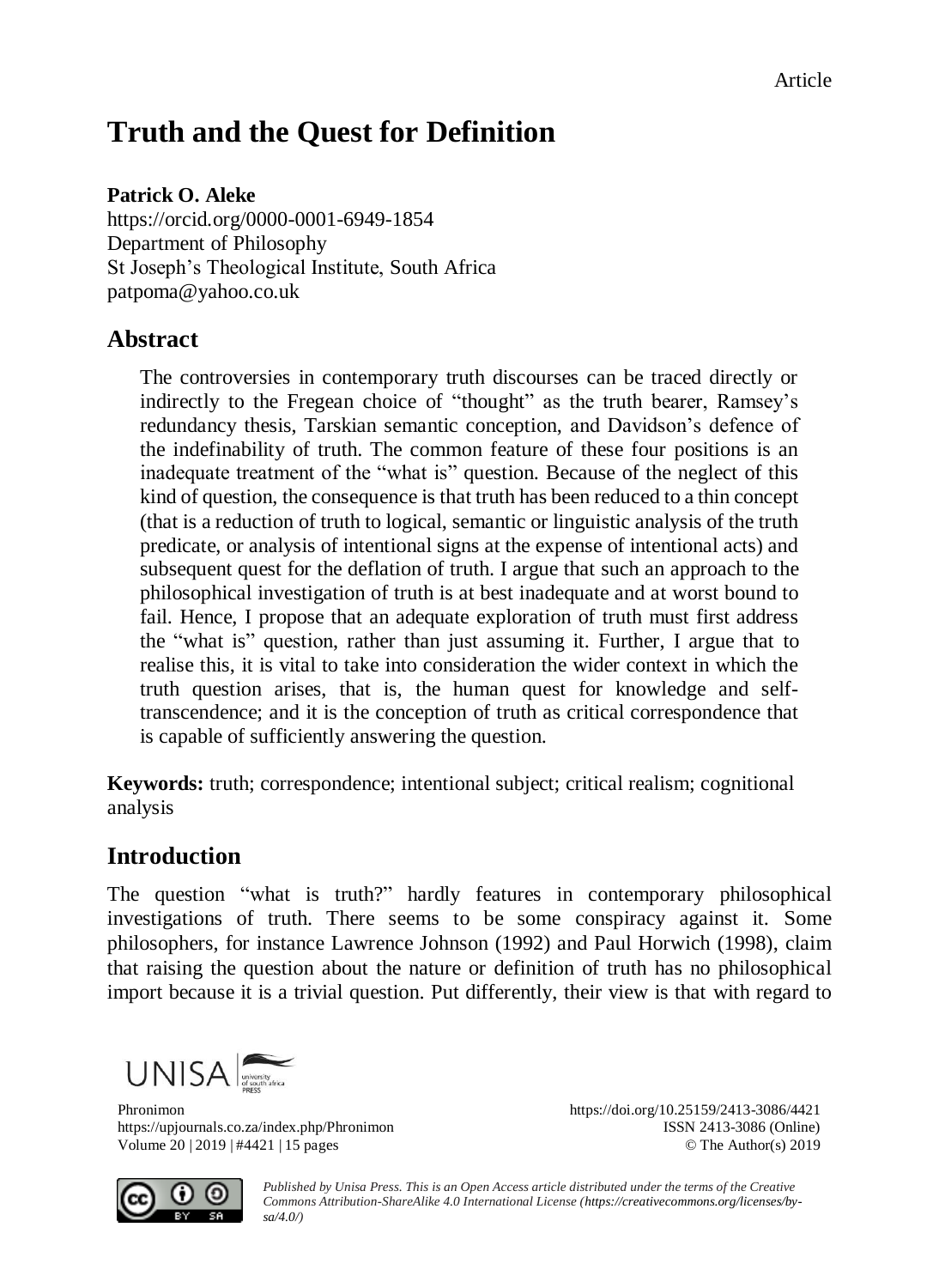truth, the "what is" question or the quest for definition is philosophically irrelevant. This contemporary situation is contrary to the ancient and mediaeval approaches in which the "what is" question is explicitly addressed, as is the case with Aristotle in the *Metaphysics* (IV.7, VI. 4), and *De Anima* (III. 8) and Thomas Aquinas in the *Summa Theologiae* (Question 16) (1920) and *Questiones Disputate de Veritate* (Question 1) (1952). The difference in the attitude of the ancient and medieval philosophers, and that of contemporary philosophers towards exposition of the concept of truth, challenges one to ask why the "what question" is considered trivial at present? Is it that truth is so selfevident that raising the question "what is truth?" becomes superfluous? It could hardly be the case that truth is self-evident, considering the ceaseless controversies among truth theorists.

In this paper, I argue that it is neglect of the "what is" question about truth that lies at the heart of contemporary truth controversies. Any philosophical investigation that truncates the "what is" question is bound to fail to adequately account for truth; since reduction of the truth discourse to an analysis of the logical, semantic and linguistic uses of the truth predicate presupposes the question: What is truth? This is because the "what is" question is the primary question for intelligence and without addressing it, the "why" and "how" questions are at best incomplete or vague. Further, I will argue that it is the conception of truth as correspondence that is capable of attending to the "what is" question without presupposing truth. This is because of its relation with realism. Nonetheless, it is not any version of the correspondence theory that is capable of exhaustively and sufficiently attending to the question: What is truth? For instance, any version of the correspondence theory that is founded on naïve realism and its spectator theory of knowing, does not fully articulate the conception of truth as correspondence.

### **The Neglect of what Truth is in Contemporary Philosophical Investigations**

As already indicated in the introduction, the quest for a definition or the nature of truth was vital for the philosophical investigation of ancient and mediaeval philosophers. Aristotle, for instance says: "to say of what is that it is, and of what is not that it is not, is true" (Metaphysics 1011<sup>a</sup> 26), while Thomas Aquinas defined truth thus: "Veritas est *adequatio rei et intellectus*" ("Truth is the correspondence of thing and intellect"). If the quest for a definition or description of truth was not trivial in the ancient and mediaeval times, where does the contemporary neglect of the quest for a definition owe its origin?

The neglect of the quest for a definition of truth or the consideration of its nature in contemporary philosophical investigations—especially in the analytical tradition could be traced to Frege, who in his *The Thought: A Logical Inquiry* opined that "it is probable that the content of the word 'true' is unique and indefinable" (Frege 1956, 291). Frege's consideration is a consequence of his rejection of the correspondence theory of truth and his quest for logical primacy, so as to defend his version of objectivity that is in clear contrast with subjectivity. Hence, Frege concluded that truth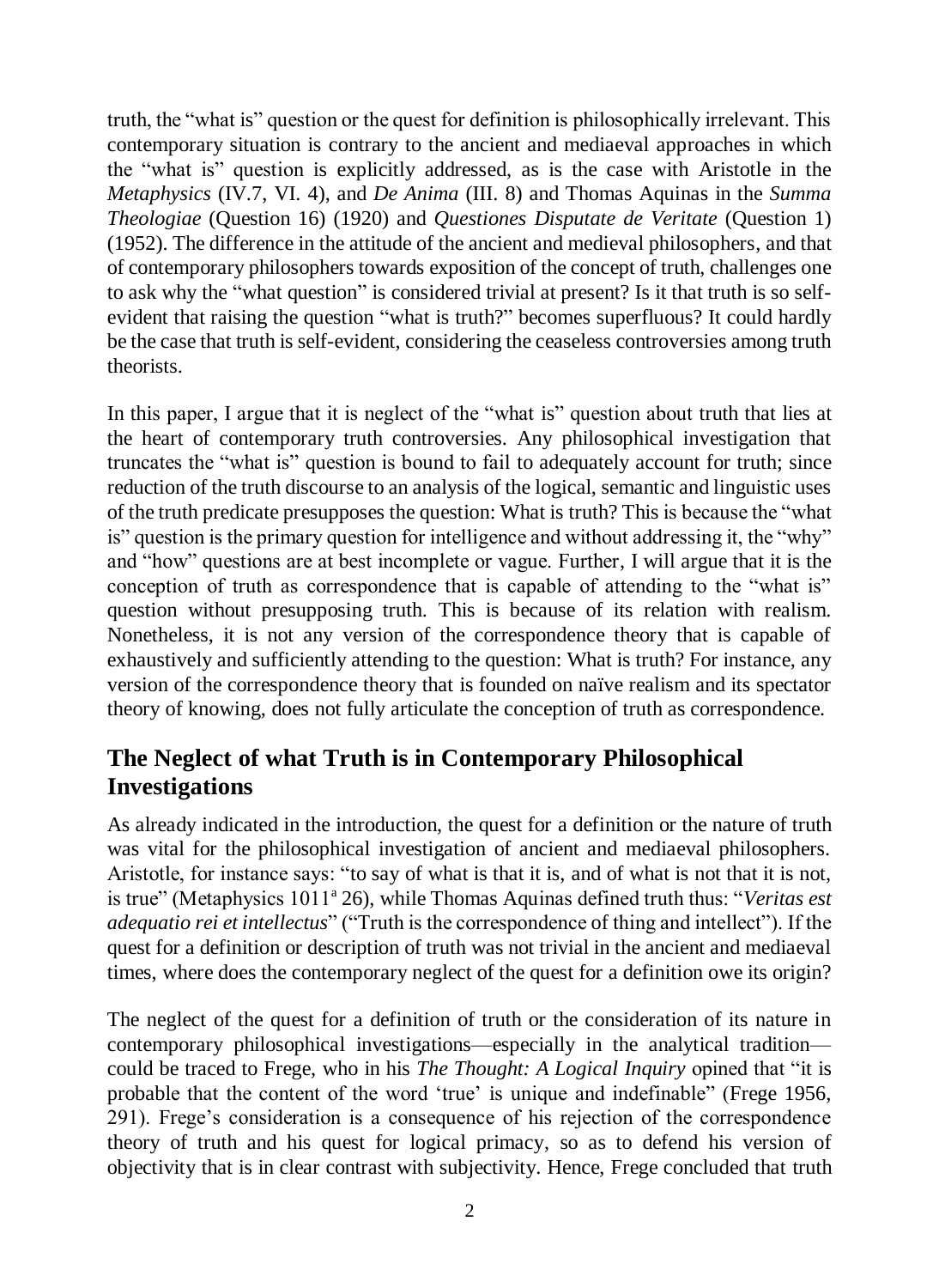value can only be attributed to thought which is on the third realm, that is, the realm of sense; as opposed to the realm of the subjective (that is "the inner world of ideas") or the realm of objects (that is, "the outer world of material, perceptible things" (Frege 1956, 308). According to Frege (1956, 302), "thoughts are neither things of the outer world nor ideas."

Frege's choice of thought as the sole legitimate truth bearer is guided by his rejection of psychologism and his quest for the defence of his notion of objectivity, since the realm of thought is timeless and changeless, and so the truth of thought is eternal and invariant. Psychologism is the position that philosophical accounts of truth can draw from the psychology of those who make truth claims. <sup>1</sup> Frege rejected psychologism because if truth is dependent on the psychology of those who make truth claims, then it would be subjective and not objective. It is precisely because of this that Frege argues that truth-values are attributable only to thoughts but not the subjective realm (Frege 1956, 308). In as much as Fregean rejection of psychologism is vital "for the articulation of his objective of pointing out that thoughts rather than ideas are truth-bearers, the exclusion of the centrality of the intentional subject and his acts in order to defend the objectivity of truth is mistaken" (Aleke 2018, 5). In fact, as Michael McCarthy argues, the central issue in Frege's rejection of psychologism is the restoration of the autonomy of logic "to its proper autonomy as the a priori science of pure thought" (McCarthy 1990, 49). Psychologism is primarily concerned with the subject matter of logic (McCarthy 1990, 47) and should not necessarily lead to the elimination of the role of the human subject in the philosophical investigation of truth.

Contrary to Frege, acknowledging of the centrality of the role of the conscious intentional subject in the quest for truth does not render truth subjective. In fact, the question of truth would not arise in the first place if there are no intentional subjects who raise the question. Besides, issues concerning logical laws of truth would not arise if there are no intentional subjects who make truth claims. Granted that the truth value of the proposition <Nigeria is a West African Country> is not relative to the person who makes the assertion and the place and time it is made; it takes a knowing subject to know the truth value of the proposition. Hence, without subjects, the question of the truth and its objectivity would not arise.

In consigning thought as the truth bearer to the realm of sense, Frege (1956) seems to presume that there is eternal thought without a thinker and his act of thinking. In other words, for Frege to defend his conception of the objectivity of thought and truth, he consciously or unconsciously truncated the knowing and thinking subject. Consequently, he emphasised the intentional sign (thought) at the expense of intentional acts (cognitional acts of the subject) (cf. McCarthy 1990). Nonetheless, his efforts, in neglecting the question concerning the nature of truth, did not succeed in relegating such question to oblivion. His approach to the philosophical investigation of truth gave rise

1

<sup>1</sup> I am grateful to the second reviewer for recommending this point.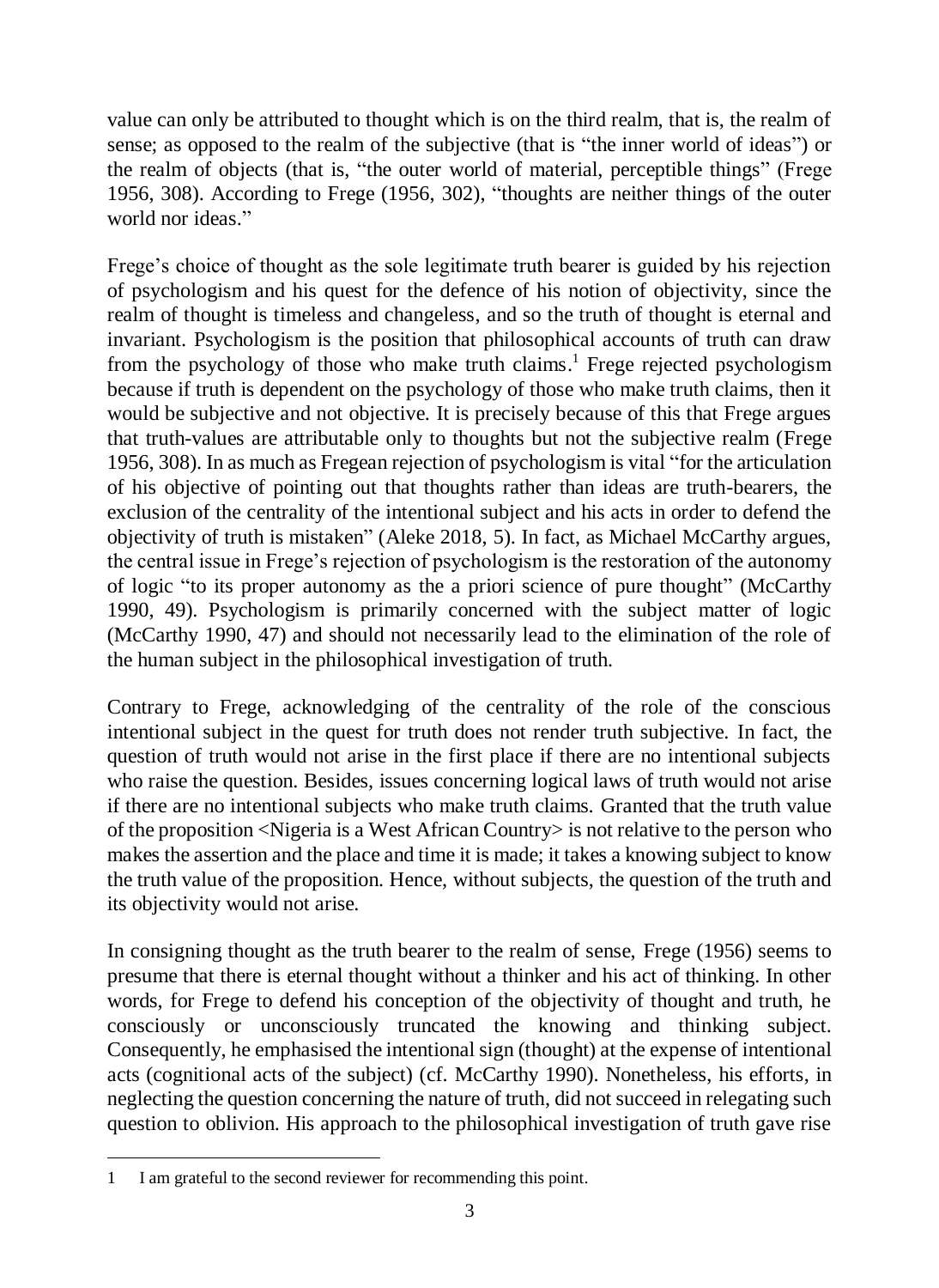to other controversial issues, of which the more prominent concern the ontological status of thought (proposition) and fact and of the relationship that exists between the two. Taking lead from Frege's defence of the realm of sense, Julian Dodd (2005; 2008) argued that Fregean thoughts (or propositions) and facts belong to the realm of sense and that there is no difference between them since they are identical. The meaning of proposition that is assumed in this article is its standard meaning as the content of a declarative sentence. This is the conception of proposition that is common among truth theorists (cf. Alston 1996; David 1994; Horwich 1998; Lonergan 1992[2013]; Rasmussen 2014; Vision 2004). It is not within the scope of this article to explore the nature of proposition, but suffice to say that as used in contemporary analytic philosophy, proposition is not an ambiguous term. Its usage here should not be confused with the art of proposing and the proposal that is made.<sup>2</sup>

Put differently, Frege's conception of thought and truth gave rise to identity theory of truth and its challenges, as exemplified by versions of the identity theory defended by Jennifer Hornsby (1997 [2001]) and Julian Dodd (2005; 2008). In his version of the identity theory of truth, Dodd equates true thoughts with facts (Dodd 2008). Thus in his objection against the correspondence theory, Dodd (2005) contends that the correspondence theorist seeks correspondence where there is only coincidence, since according to him thoughts and facts belong to the Fregean realm of sense. The major problem with Dodd's paradigm is that saying that true thoughts (or true propositions) are facts, does not address the fundamental question "what is truth?" since it presupposes an understanding of truth. He does not seem to acknowledge that if true thoughts are identical with facts, there is a need to ask "what makes a thought true in the first place?" Therefore, to say that some thoughts are true entails that some thought are false. The situation of Hornsby's contention that "true thinkables [propositions] are the same as facts" (Hornsby 2001, 664) is similar to that of Dodd because there is a presupposition of truth if it is true thinkables that are identical with facts. One could easily ask "with what are false thinkables identical or are there no false thinkables (propositions)?" Since an exploration of the challenges of the identity theory of truth is beyond the scope of this paper, I will not dwell further on it. Hornsby (1997[2001]) and Dodd's (2005; 2008) defence of the identity theory is alluded to here to illustrate that Frege's (1956) neglect of the question concerning the definition or nature of truth is a contributing factor to contemporary truth controversies.

Another philosopher who considers the quest for the definition of truth a futile project is Donald Davidson. According to him, it is pointless to try to define truth in terms of correspondence, coherence or warranted assertibility. He articulates his claim thus:

All attempts to characterize truth that go beyond giving empirical content to a structure of the sort Tarski taught us how to describe are empty, false, or confused. We should

-

<sup>2</sup> I have made this clarification about proposition in response to the second reviewer, who pointed out that the use of proposition is ambiguous.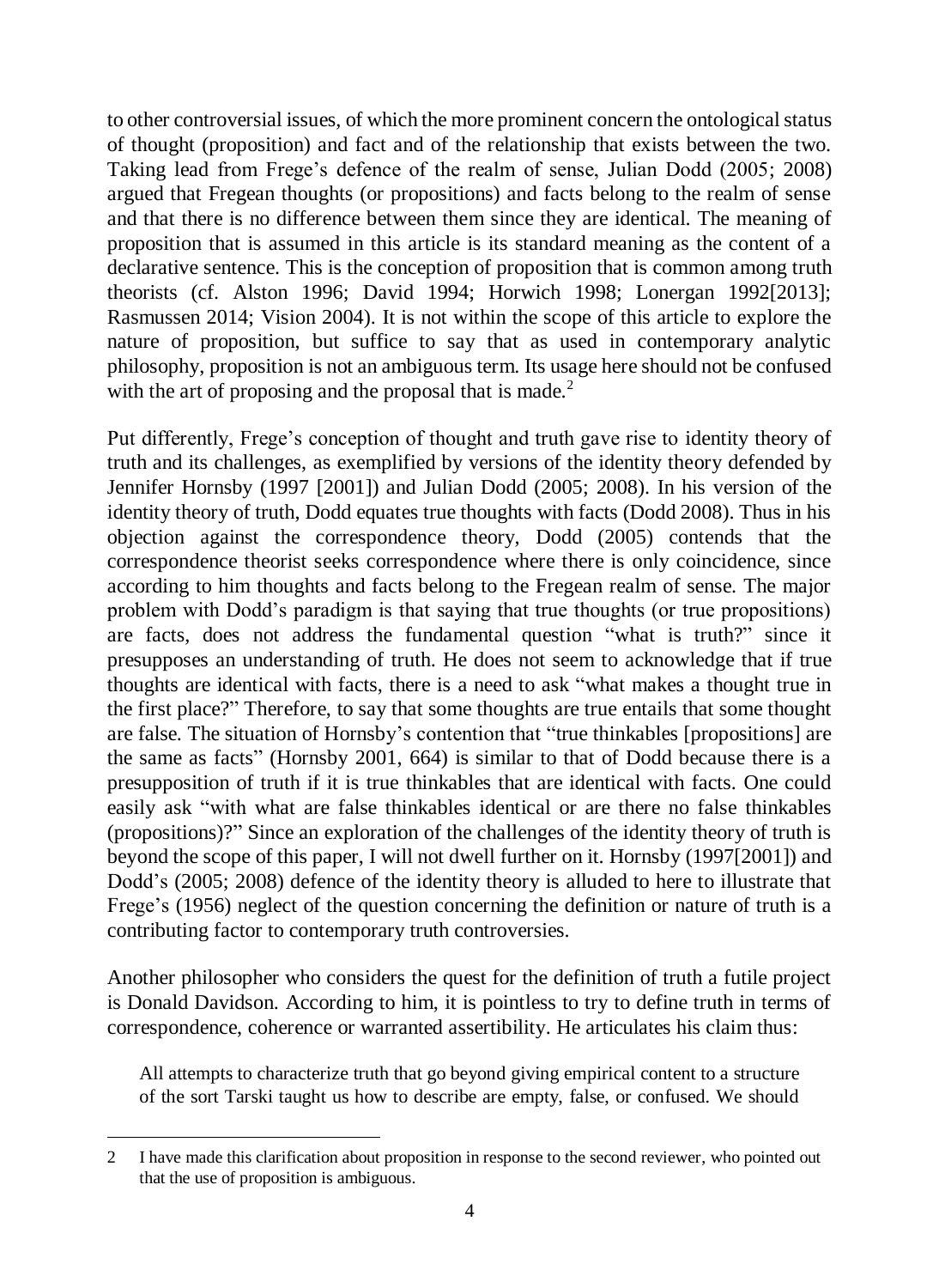not say that truth is correspondence, coherence, warranted assertibility, ideally justified assertibility, what is accepted in the conversation of the right people, what science will end up maintaining, what explains the success of science or of our ordinary beliefs. (Davidson 2001, 190)

In Davidson's view, any attempt at defining truth is not only wasted labour but also folly. The basis of his contention is that truth, like other concepts that are of importance to philosophers, cannot be reduced to more basic concepts since they are primitive concepts. He writes:

For most part, the concepts philosophers single out for attention, truth, knowledge, belief, action, cause, the good and the right, are the most elementary concepts we have, concepts without which (I am inclined to say) we would not have concepts at all. Why then should we expect to be able to reduce these concepts definitionally to other concepts which are simpler, clearer, and more basic? We should accept the fact that what makes these concepts so important must also foreclose on the possibility of finding a foundation for them which reaches deeper into bedrock. (Davidson 1996, 264)

Davidson's indefinability thesis is to be understood within the context of his philosophical conversion since, in his earlier writings, he defended the correspondence theory of truth (Davidson 1984), then debunked it and defended the coherence theory (Davidson 2001) but also rejected it in defence of his indefinability thesis. While I will not treat the details of the Davidsonian turn, it is worthwhile to examine whether the quest for a definition of truth is a folly project, as Davidson argues.

The attempt to define truth would have been folly if Davidson's conception of definition is the classical Aristotelian understanding in which the definition of a thing is attained by identifying its proximate genus and specific difference. If this is the only conception of definition, then one would say that truth has no proximate genus and specific difference. In fact, it is because of this that mediaeval philosophers, like Thomas Aquinas and Francisco Suarez, referred to truth as one of the transcendental properties of being since it is trans-categorical. Nonetheless, since what Davidson means by "definition" is not Aristotelian, it cannot be assumed prima facie that it is folly to seek the definition of truth.

What then does Davidson's indefinability thesis about truth really rest on? Since he argues that truth cannot be defined because it is a primitive concept, that is, it is irreducible to a more basic concept, it seems that his contention rests on his understanding of philosophy. He takes philosophy to be conceptual analysis or a sort of conceptual engineering. This is a philosophical perspective that some philosophers of the analytic tradition hold in esteem. According to this perspective, to do philosophy can be summarised as conceptual or linguistic analysis. Therefore, any concept that cannot be analysed to a more basic concept is primitive and indefinable. Two problems that come with the reduction of philosophy to conceptual or linguistic analysis are that: 1) adequate attention is not paid to divergence of methods in the various philosophical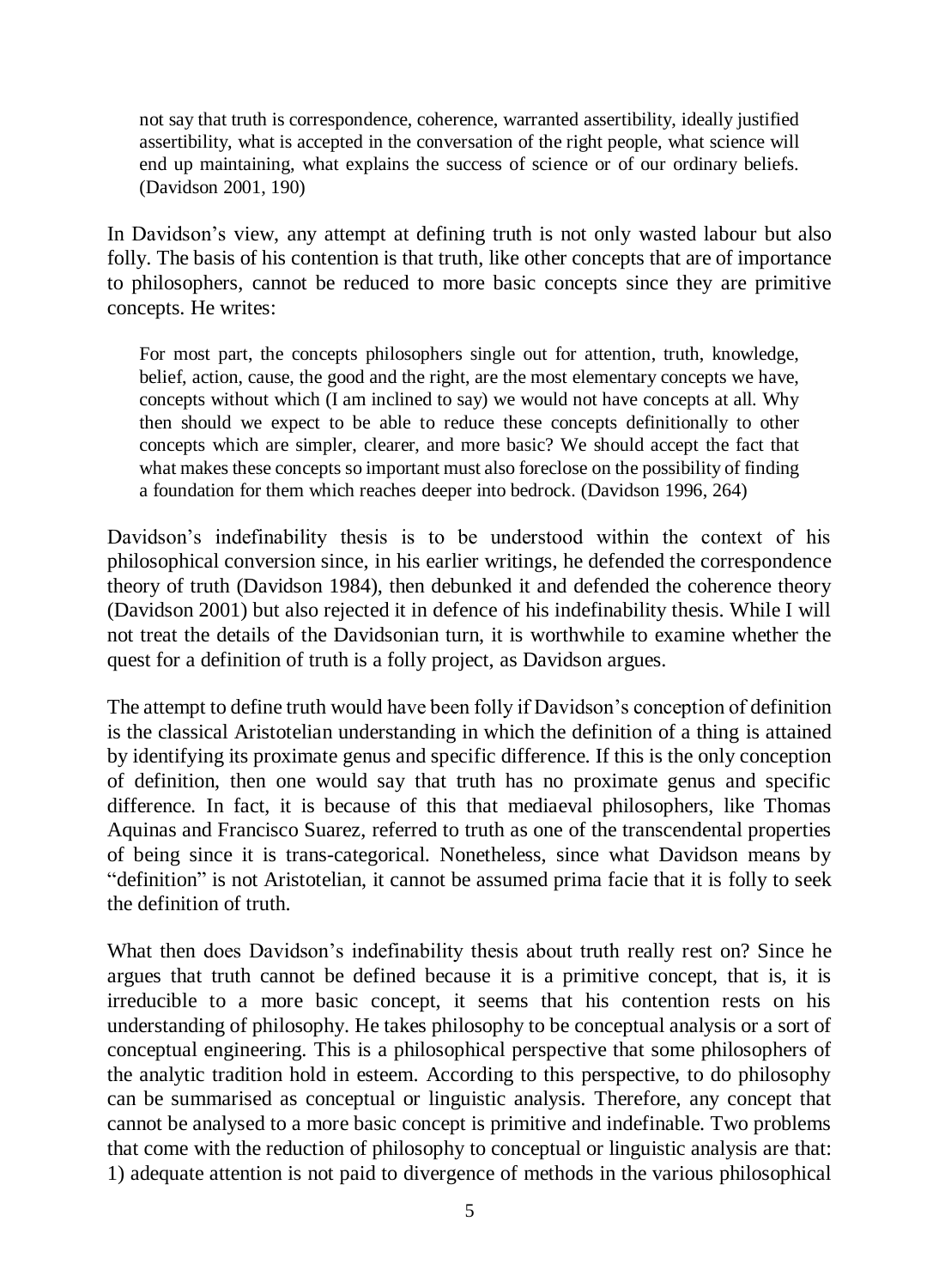sub-disciplines; 2) it is forgotten that the primary locus of truth is the human quest for knowledge and self-transcendence. To address these two problems, there is a need to go beyond conceptual or linguistic analysis to cognitional analysis (and even analysis of intentionality).

Moreover, it would not be folly to seek to define truth if it is taken for granted that there are different kinds of definition. Definition, so understood, is the delimitation of a concept in order to have a common theoretical framework. In this light, Bernard Lonergan (1992[2013]) classifies definition into two kinds, namely nominal and explanatory definitions.<sup>3</sup> Nominal definition contents itself with the correctness of the usage names and terms, while explanatory definition goes further than a mere analysis of the correct use of language to give "insight into the objects to which language refers" (Lonergan 1992[2013], 36). Radical indefinability is thus not defensible because any philosophical endeavour entails raising the "what is" question, whether explicitly or implicitly. And so, it is not different when truth is the issue in question, since any philosophical investigation requires that one should at least understand the subject matter to be considered. Put differently, it is not the quest for the definition of truth that amounts to folly. It would rather be folly to raise the question of truth without raising the fundamental question for intelligence regarding it, that is, what is truth? The easiest way to any "what is" question is to seek at least an implicit definition.

In fact, Davidson seems to be aware that the defence of radical indefinability of truth is not a viable option. He opines: "Even if we are persuaded that the concept of truth cannot be defined, the intuition or hope remains that we can characterize truth with some fairly simple formula. What distinguishes much of the contemporary philosophical discussion of truth is that though there are many such formulas on the market, none of them seems to keep clear of fairly obvious counterexamples" (Davidson 1996, 265).

Regardless of Davidson's philosophical conversion, implicit definition of truth is assumed in his philosophical enterprise. That is why he consistently defended the relationship between truth, meaning and radical interpretation in his truth conditional semantics.

Nevertheless, the ignoring of an explicit definition of truth by Frege and Davidson, has a huge consequence for the philosophical investigation of truth. The consequence is the explosion of minimalist and deflationary theories of truth. This explosion is heralded by Ramsey's (2001) redundancy theory and Tarski's (1944) semantic theory, since the deflationary theories explicitly or implicitly accept the sufficiency of the equivalence schema (it is true that p if and only if p) or Tarskian Convention T (x is true if, and only if, p is true). Consequently, they contend that truth has no nature and is no property. Even Horwich, who acknowledges that truth is a property, argues that it is not a genuine

-

<sup>3</sup> Irving M. Copi, Carl Cohen and Kenneth McMahon identify five types of definition. They are stipulative, lexical, precising, theoretical and persuasive (2016, 79–93).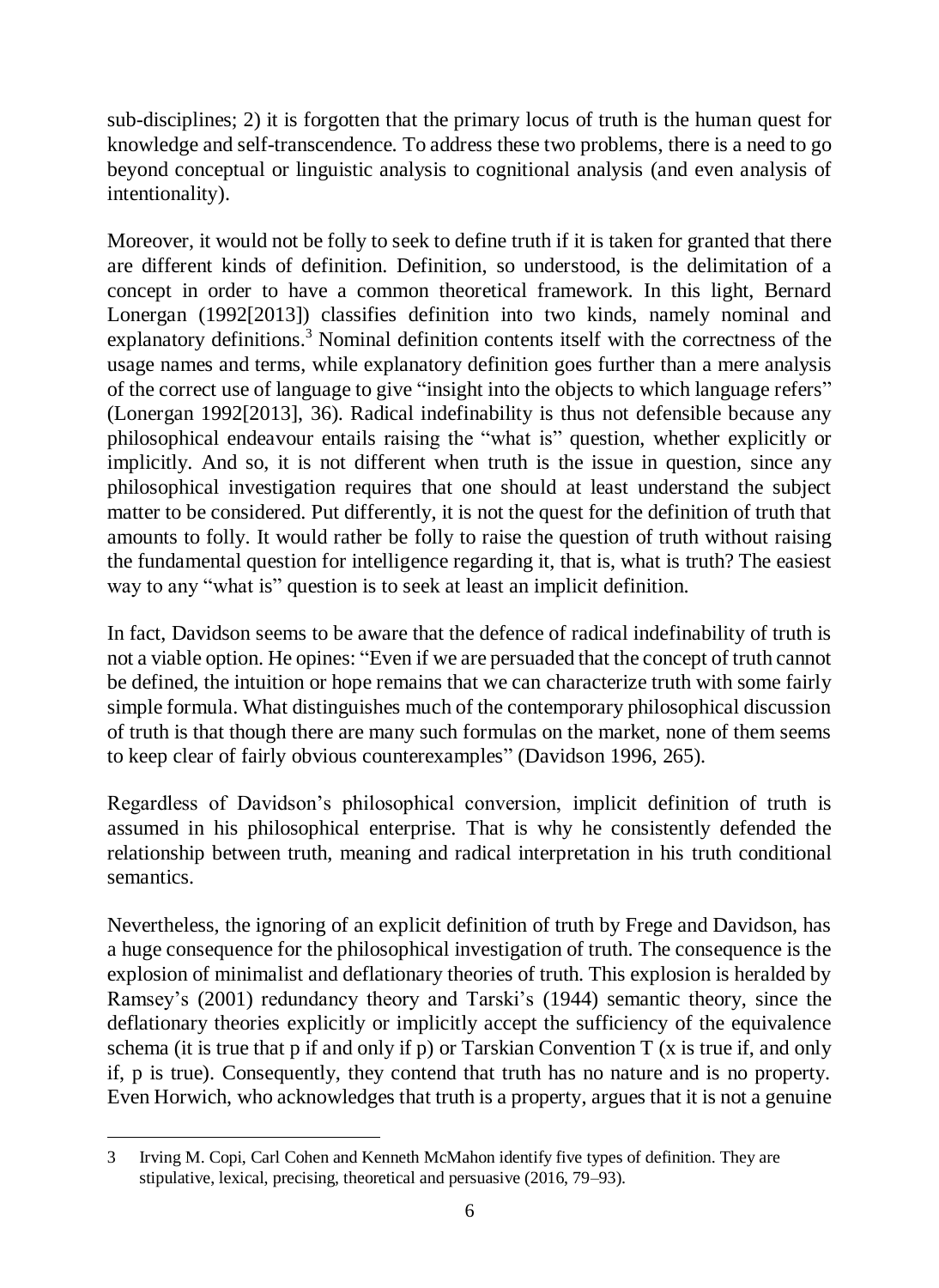property. His acknowledgement, therefore, is a sort of backhanded compliment. Furthermore, a closer look at the equivalence schema and the Tarskian Convention T shows that minimum correspondence is at least assumed. For instance, to say that "it is true that grass is green, if and only if, grass is green" implies that the truth of the proposition is ascertained if it is confirmed that what is said corresponds with what is actually the case.

The dominance of the deflationary theories—Quine's (1960; 1990) disquotationalism, Dorothy Grover's prosententialism and Paul Horwich's minimalism (Horwich 1998, 2001)—results in the rejection of truth as a human value since truth is reduced to logical, semantic, linguistic and anaphoric functions of the truth predicate in propositions and sentences. Although the deflationists and minimalists intended to bring to an end the truth controversies caused by the substantive theories, the consequence of their attempt to dethrone truth is a drastic one. This is exemplified by Rorty's quest for the elimination of truth because of its lack of social or practical relevance (Rorty 1991; Rorty and Engel 2007) or his restriction of truth to mere cautionary use and Kevin Scharp's call for replacement of truth (Scharp 2007; 2013). Due to space and the limited scope of this paper I am not going into the details of the problems and difficulties with the deflationary and minimalist theories. Nonetheless, it is worth pointing out that the irony of the contemporary truth controversies is that deflationists and minimalists assume more than their theories permit. In all their defences they assume that their positions should be accepted. In other words, they assume that their various philosophical positions regarding the truth predicate are true. In that case, there is more to truth than logical, semantic, linguistic and anaphoric uses of the truth predicate. This implies that the quest for the definition of truth is inevitable.

### **The Necessity of the "What is" Question in Truth Investigation**

In this section I will draw from the philosophical position of Bernard Lonergan (1904– 1984). Lonergan was a Canadian Jesuit philosopher-theologian whose philosophical position in general and whose conception of truth in particular are inspired by the works of St Thomas Aquinas. He calls his philosophical approach generalised empirical method. This is because his cognitional theory is tripartite: experiencing (empirical consciousness), understanding (intelligent consciousness) and judging (rational consciousness) (Lonergan 1967; 1992[2013]). According to Lonergan, the threelevelled consciousness is necessary for the attainment of knowledge (and truth). However, none of the levels, independent of the others, leads to knowing. In other words, experiencing, understanding and judging by themselves independently do not result in knowing (and consequently to truth). In his philosophical approach, an explicit analysis of one's cognitional theory is essential for an adequate account of truth since the quest for truth arises within the wider context of human knowledge. Such exhaustive cognitional analysis is vital in order to account for the relationship between knowing, being, truth and objectivity. Hence, Lonergan recommends that one should be attentive to the activities one is performing when one is involved in the process of knowing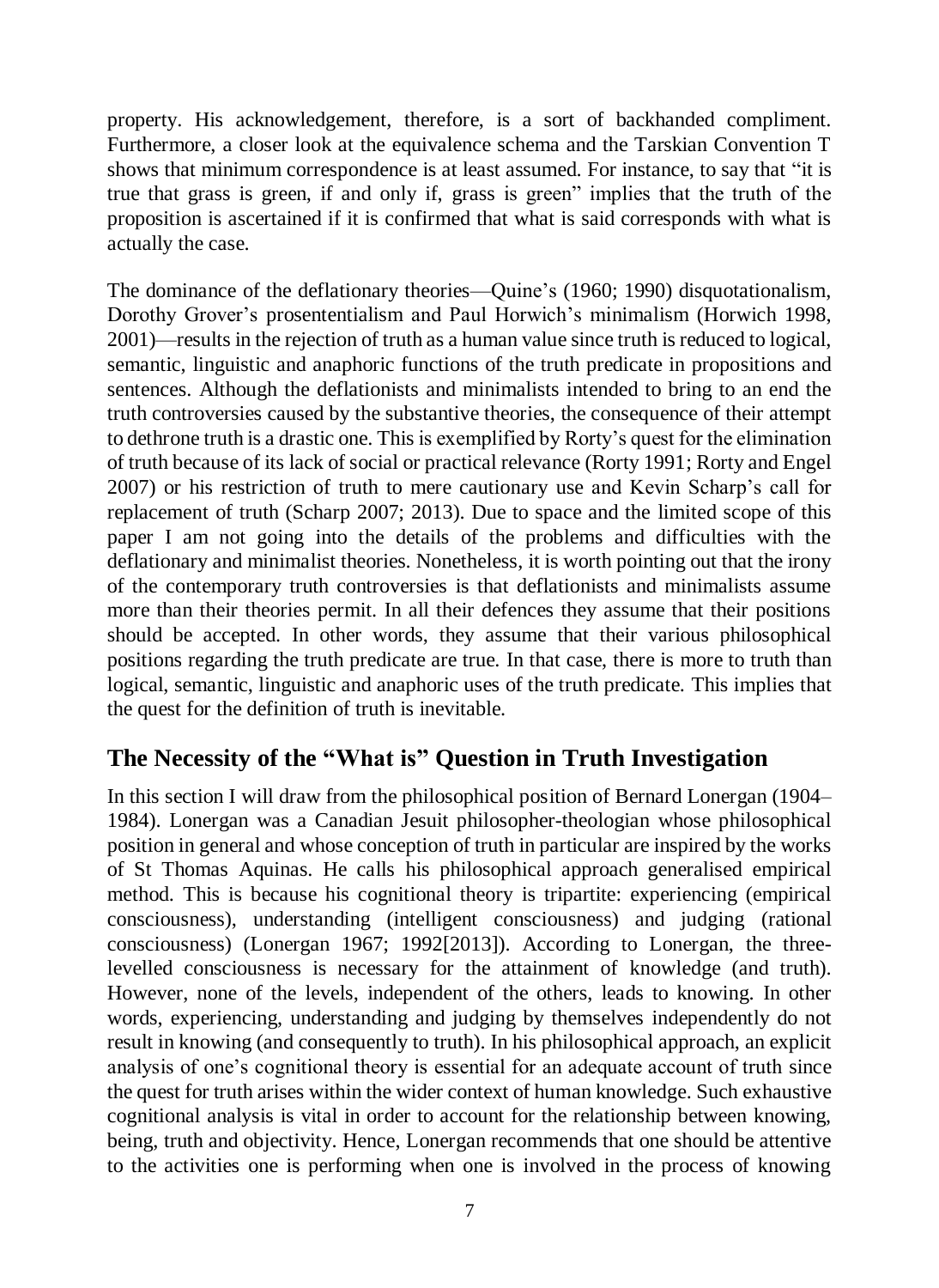because being attentive, intelligent and reasonable is necessary for the attainment of knowledge and truth. This is why Lonergan argues that the aim of *Insight: A Study of Human Understanding* "is not to set forth a list of the abstract properties of human knowledge but to assist the reader in effecting a personal appropriation of the concrete dynamic structure immanent and recurrently operative in his own cognitional activities" (Lonergan 1992[2013], 11). This suffices as a brief introduction to Lonergan's philosophical approach, since it is not within the scope of this article to exhaustively explore Lonergan's cognitional theory.

Considering the controversies that rock the contemporary philosophical investigation of truth, it is prudent to say that neglect of the question concerning the nature of truth, or an attempt at defining truth, contributes immensely to the controversies since there is some presumption that the meaning of truth is simple and obvious. This presumption is a popular fallacy (Lonergan 1992[2013], 581). To avoid such a fallacy, it is necessary to consider what the nature of truth consists of. Without denying the semantic, logical, linguistic and anaphoric functions of the truth predicate, which the deflationary and minimalist theories emphasise, it would not be out of place to ask: "What makes it possible for the truth predicate to aptly perform those functions?" To answer that question, one needs to go beyond the analysis of the uses of the truth predicate. An explanatory definition is required.

The theory of truth that can give such definition is the conception of truth as correspondence. However, it is not all versions of the correspondence theory. Without giving a detailed defence, I opine that the versions of the correspondence theory in the analytic tradition cannot provide an adequate definition. Here I mean the understanding of truth as the relation of correspondence between propositions (or whatever the truth bearer might be) and fact (Vision 2004), or as Hilary Putnam's formulation states: "Truth involves some sort of correspondence relation between words or thought-signs and external things and sets of things" (Putnam 1981, 49). The basic problem with different versions of the correspondence theory of truth in the analytic tradition is that they are based on common sense or naïve realism and its distorted cognitional theory, and consequently the spectator theory of knowing, in which knowing is reduced to just taking a look, that is, the reduction of knowing to immediate intuition or merely experiencing. Attentiveness to data or experience, no matter how intense it might be, cannot be equated with knowing. It is just a component of the human cognitional structure and process. Therefore, any definition of truth that is based on it will be defective.

I consider as an adequate paradigmatic definition of truth that which is proposed by Bernard Lonergan. That is, the "relation of knowing to being." Being, so understood, is "the objective of the pure desire to know" (Lonergan 1992[2013], 373). Being, therefore, is anything that can be known, whether empirical (material) or immaterial. In other words, being is that which is real. Hence, the notion of being is not restricted to empirical or physical realities. The major point is that the question of truth arises if and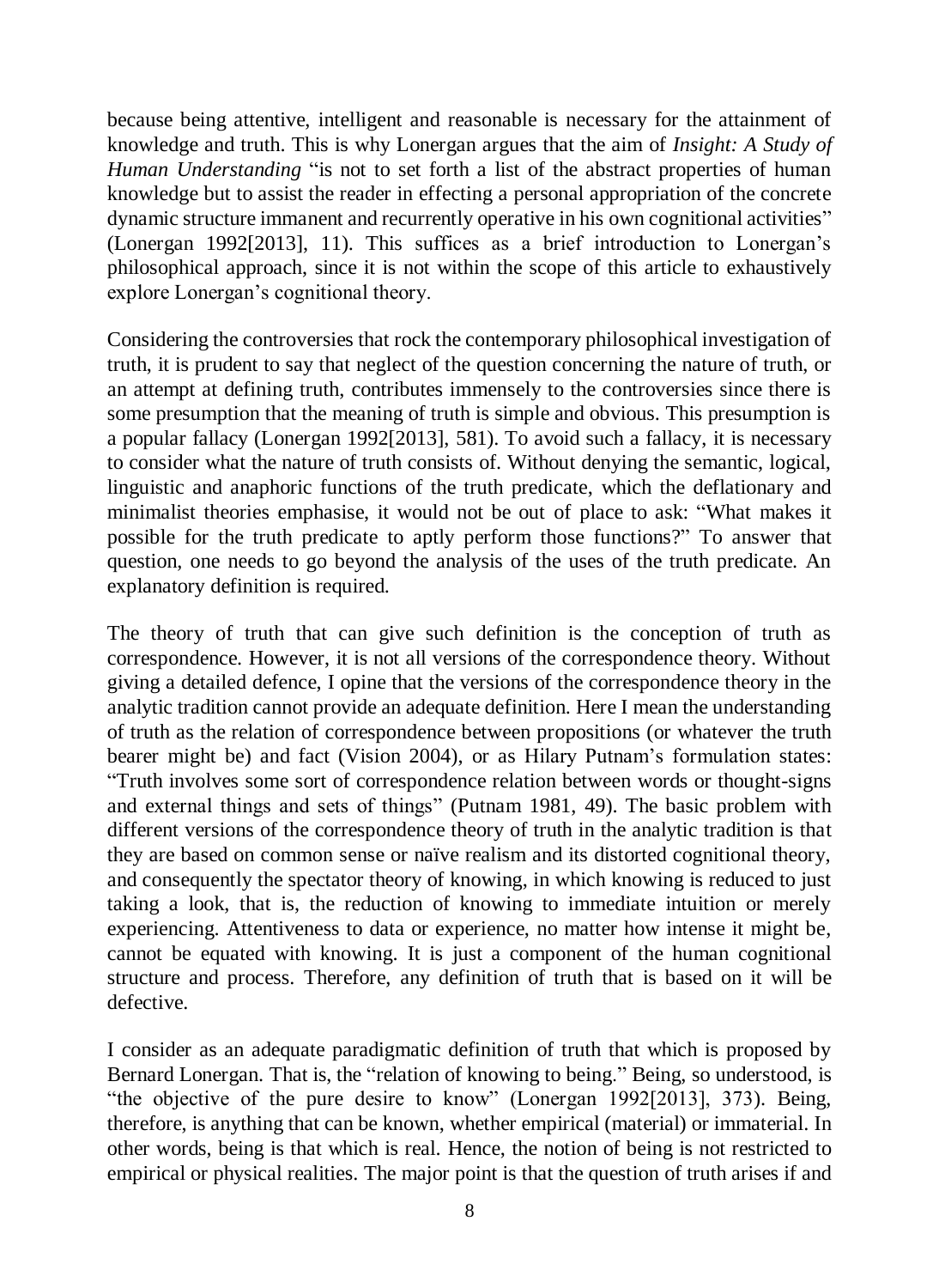only if there are beings, and if there are beings that are capable of knowing (that is, beings capable of attentive experiencing, intelligent understanding and reasonable reflection and judging). Put differently, truth is an issue because there are intentional subjects. The question of truth is adequately raised within the context of human knowing. Hence, "knowing is true by its relation to being, and truth is a relation of knowing to being" (Lonergan 1992[2013], 575). Two important points to note here are: 1) that a philosophical investigation of truth must not only assume the role of the conscious intentional subject or (knowing) subject but must explicitly be taken into consideration, since the context in which the question "what is truth?" arises, is that of the quest for knowledge and self-transcendence; 2) a philosopher's conception of truth is influenced by the cognitional theory he/she subscribes to, his/her understanding of being, his/her notion of objectivity, and his/her vision of the world.

Concerning the centrality of the knowing subject and the need for an explicit elaboration of his activities, it should be noted that the question of truth arises because human beings are capable of various conscious acts like experiential, intelligent, rational and deliberating acts. In the absence of the knowing subjects the question of truth will not arise. That is why Heidegger contends: "*'There is truth only in so far as Dasein is and so long as Dasein is*" (Heidegger 1953[2008], 269). Hence it is a limitation that in the investigation of truth within the analytic framework, the subject is truncated while emphasis is placed on intentional signs, like propositions, thoughts, beliefs and statement at the expense of the intentional acts of the subject, in the name of the preservation of objectivity. The desire to truncate the subject and its conscious intentional operations so as to elevate intentional signs arises because of the tendency to think that truth is "a 'system' joined together from propositions, to which one could appeal" (Heidegger 1989[1999], 242). The elevation of the intentional signs or contents, whether they are psychological (Cartesian ideas), logical (Fregean thoughts) or linguistic (Wittgenstein), to the detriment of intentional operations or activities results in the distortion of the notion of truth and objectivity (McCarthy 1990, 323).

Regarding the second point, there is a direct link between a philosopher's cognitional theory and the adequacy or inadequacy of his elaboration of the concept of truth. It is because of this that neither naïve realism nor idealism is capable of articulating a sufficient nature of truth. This is because they reduce the complex human cognitional structure to just an aspect of it. While the spectator theory of knowing that characterises naïve realism reduces knowing to empirical consciousness (or perceiving/experiencing), idealism reduces knowing to intelligent consciousness. Both are defective because human knowing is characterised by cumulative and cyclic acts of experiencing, understanding and judging, that is, empirical, intelligent and rational consciousness (Lonergan 1992[2013], 399). Without a comprehensive examination of human cognitional process, a philosopher's theory of truth will be inadequate. A comprehensive exploration must acknowledge that human knowing is composed of attentive experiencing, intelligent grasping and reasonable act of judgment. So, just as in knowledge, truth does not arise without a conscious act of judgment after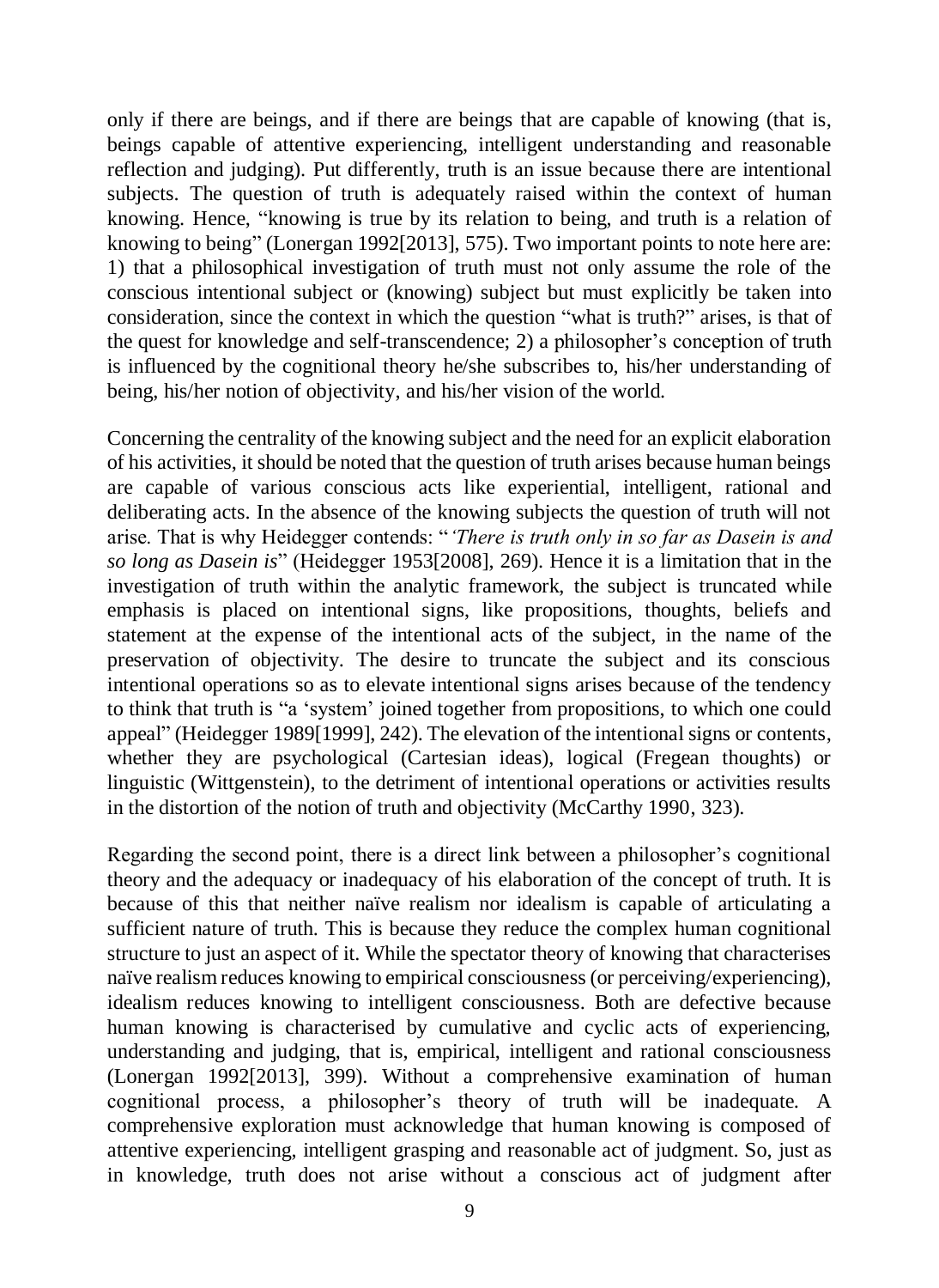experiencing, sufficient understanding, marshalling and weighing of evidences. Truth, therefore, "is a property immanent within rationally conscious acts of judgment" (McCarthy 1990, 325).

Lonergan avers the indispensability of the act of judgment with regard to truth: "Truth pertains to the judgment inasmuch as it proceeds from a grasp of virtually unconditioned, inasmuch as it conforms to the being it affirms, and inasmuch as it demands an intrinsic intelligibility in being as a condition of the possibility of knowing" (Lonergan 1992[2013], 580). By virtually unconditioned, Lonergan underscores "that for anything to be known some necessary and sufficient conditions need to be satisfied before one could say that one has knowledge" (Aleke 2018, 47). It is only when a subject knows all the conditions for the truth of a judgment and can attest that all the conditions are satisfied, that the judgment is said to be virtually unconditioned.

Put differently, a philosophical investigation of truth that is isolated from the context of human knowing is at best inadequate, since there will not be sufficient evidence to show that there is knowledge of that which is the case, or mere guessing.

Neglect of the irreplaceable role of the act of judgment in the philosophical investigation of truth in the analytic tradition is what leads to inadequate attention being given to the question "what is truth?" An empiricist orientation towards truth and even idealism is ill-equipped to address the question of the nature of truth sufficiently. This is because they are not capable of articulating the progression from cognitional theory through epistemology to metaphysics, which is necessary for a comprehensive understanding of the nature of truth. This progression is vital because human knowing is intentional. It is in taking into account the intentionality of cognitional process that the question of truth arises. McCarthy (1990, 318) articulates: "Because propositions and the sentences that express them are intentional, epistemology needs to be completed by metaphysics, which analyzes [sic] the objects of knowledge to which these intentional signs refer. When they are assembled in this cumulative order, cognitional theory, epistemology, and metaphysics form a comprehensive account of cognition that advances from knowing through knowledge to the nature of the known."

It is only critical realism that accounts for the cumulative order as it explicitly analyses the three indispensable operations—experiencing, understanding and judging—that amount to the act of knowing. The question of truth arises in this context, because the subject needs to ask: 1) Is that which is experienced or perceived that which is presented to the senses? 2) Is that which is inquired about and understood sufficiently, that which is experienced? 3) Is that which is grasped as virtually unconditioned and reasonably affirmed that which is understood sufficiently? It is when these three questions are answered affirmatively that knowledge, truth and objectivity are attained. Because of the critical role of the human subject in the quest for truth, McCarthy (1990, 326) affirms that: "Epistemic objectivity and truth are the fruit of an authentic and normative subjective achievement. As human beings, we can respond to the demands of our native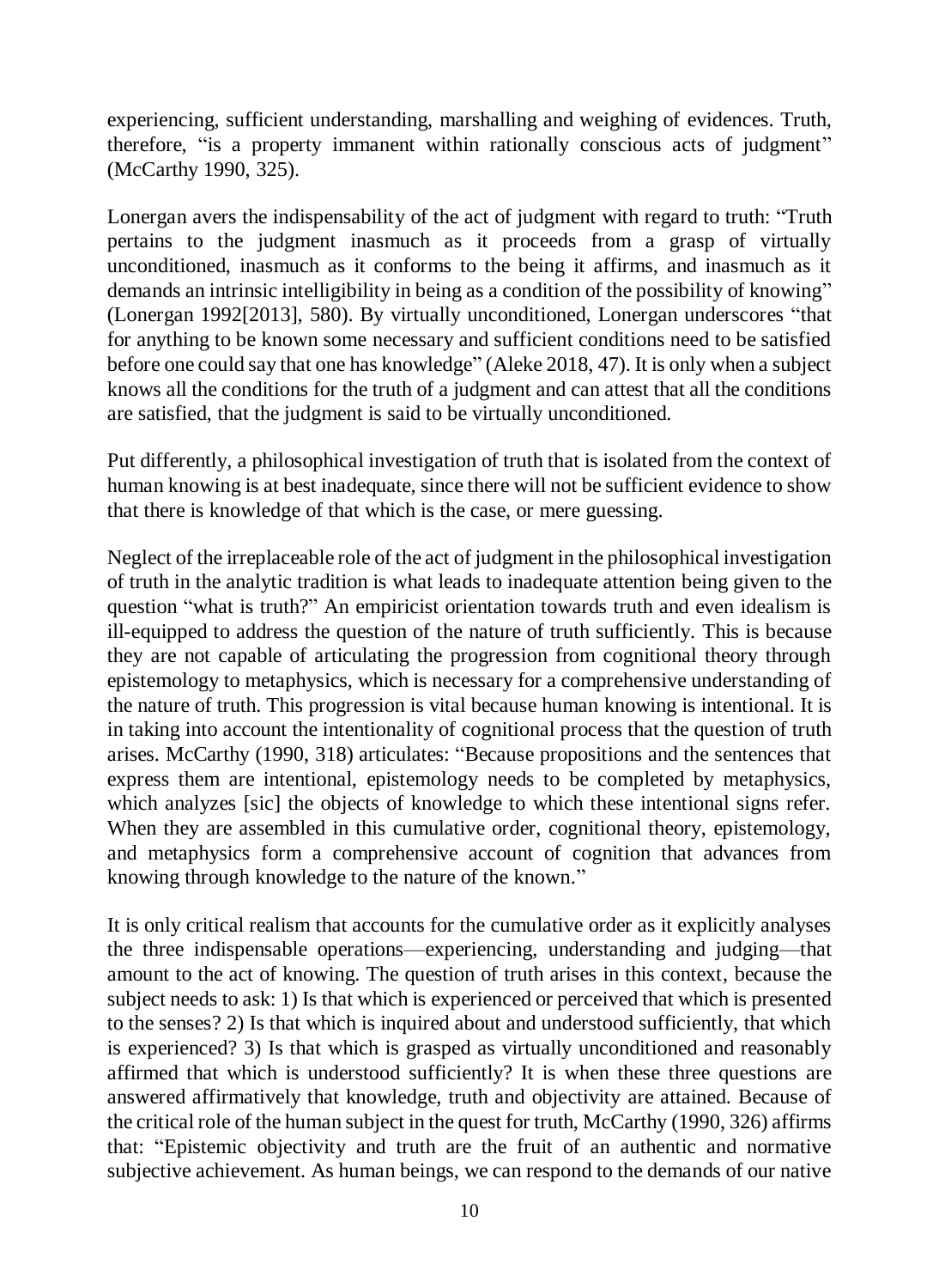intelligence and rationality and, by meeting them, achieve a limited knowledge of the real." It is noteworthy to point out that McCarthy's affirmation does not imply that truth is subjective or relative to the knowing subject. He acknowledges that a truth claim which is reasonably affirmed is "objective and self-transcendent" (McCarthy 1990, 324–325).

Why then is the critical realist capable of adequately addressing the questions of knowledge and truth, while the naïve or common-sense realist or idealist is not capable of doing so? The situation arises because they have different visions of the world. To the idealist and naïve realist, the "world is a picture" to be seen or looked at, whereas to the critical realist the world is "the universe of being" (Lonergan 1967, 236). Lonergan's affirmation of the "universe of being" highlights that, although there are multiple distinct beings that are irreducible to one, they form a community or universe of being when the vision of the whole is taken into consideration. This is the case because "being is only divided from within" and "apart from being there is nothing" (1992[2013], 401).

Put differently, Lonergan's critical realism can properly investigate the nature of truth because its two-fold consciousness (that is, the intentional consciousness and consciousness of the operations of agent) leads to the realisation that intelligibility is neither projected nor constructed, but discovered in data as a result of inquiry and insight (Walmsley 2008, 20). Just as intelligibility does not arise from projecting or constructing, also knowledge and truth are not projected or constructed. "The realizations that we can 'discover' intelligibility through insight-into-data and that we can grasp sufficiency of evidence through judgment" (Walmsley 2008, 22) and so attain knowledge and truth, indicate that the quest for the nature or definition of truth necessitates the exploration of the cognitional theory that is foundational for any philosophical investigation of truth. By contending "that intelligibility is not extrinsic but intrinsic to being," it is not assumed that there is an intelligent designer. Neither is belief in God assumed. "By the intrinsic intelligibility of being is meant that being is neither beyond the intelligible nor apart from it nor different from it" (Lonergan 1992[2013], 523). In other words, intelligent beings are capable of understanding reality because there are patterns in reality that are discoverable by intelligent beings.

The advantage of an explicit exposition of the nature of truth or a quest for the definition of truth, is that when it is understood within the context of the search for knowledge and self-transcendence, it becomes clear that the subject (or subjectivity properly understood) is not to be relegated to oblivion, as Frege (1956) did in order to account for truth and objectivity. Rather, it is realised that objectivity comes into the scene because of the capacity for an authentic subjectivity of human subjects. In other words, subjectivity and objectivity are not contradictory opposites as Frege (1956) and Nagel (1979) (who consider "externality and detachment" to be the principal feature of objectivity) portray. Contrary to the conception that objectivity and subjectivity are antitheses, they are complementary. This is because, as Lonergan argues, "the principal notion of objectivity" is reached within a "patterned context of judgments." In other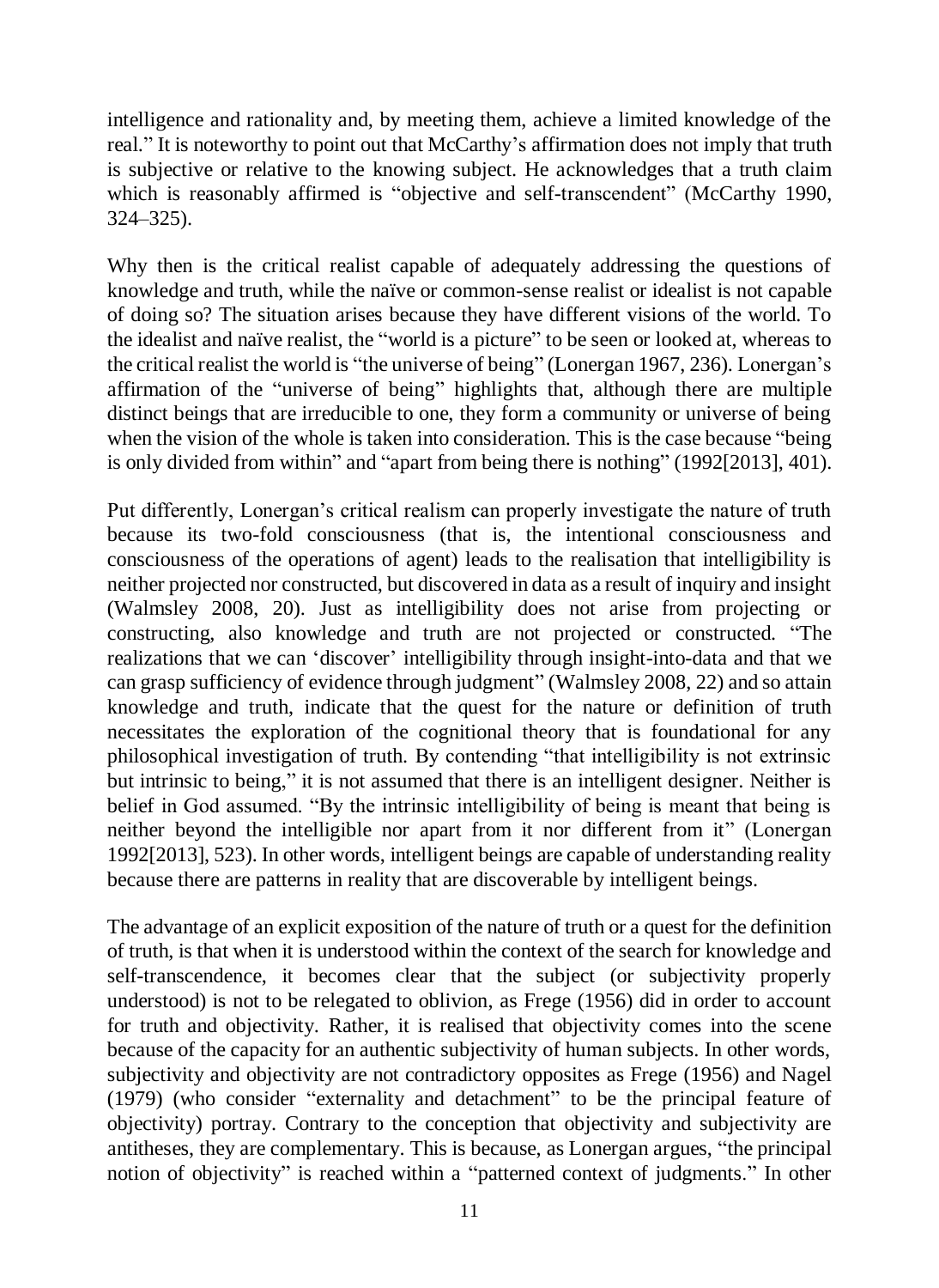words, it is when there is "plurality of judgments that satisfy a definite pattern" (Lonergan 1992[2013], 400) that the notion of objectivity is sufficiently articulated. And there is a possibility of making judgements because there are knowing subjects, since the existence of just one knowing subject would not have brought the notion of objectivity to the fore.

## **Conclusion**

I have traced the contemporary truth controversies to the neglect of the "what is" question and the truncation of the knowing subject and his or her role in the quest for truth. Nonetheless, if the quest for a definition is to be addressed adequately, it is not sufficient to acknowledge the human subject qua *object*. 4 It is essential to explicitly expound on the role of the human subject qua *subject*, that is the human subject as agent or intentional subject. This is because to sufficiently attend to the question "what is truth?" there is the necessity to move beyond the conceptual analysis of cognitional contents to the analysis of "cognitional operations." Without such movement, the contemporary truth controversies will continue since exclusive emphasis on the semantic, logical and linguistic uses of truth predicate in sentences will distort the notion of truth. This is because such emphasis would neglect the question: Why is the truth predicate capable of performing semantic, logical and linguistic functions? However, an explicit definition of truth or exposition of the nature of truth would show that sentences express propositional contents and propositions are true if they are intentional signs of intentional objects (that is, propositions are true if what is expressed is what is actually the case). For instance, the proposition <Thabo Mbeki is a South African> is true if Thabo Mbeki is indeed a South African citizen. And so "truth is the relation of knowing to being." Nonetheless, one can still ask: Is the relation self-evident? Is it given a priori? Of course, the relation is not self-evident to be detected by computers and robots. Rather, in affirming that "truth is the relation of knowing to being," two points are emphasised: 1) that truth is neither projected nor constructed but discovered; and 2) that it takes conscious and intentional subjects (human subjects or even subjects that have intellects that are similar to that of human beings) to discover that the relation between knowing and being holds. So ultimately, a philosophical investigation of truth that neglects the role of the human subject is bound to fail, or at least would be inadequate.

### **References**

Aleke, P. O. 2018. "Truth as Correspondence Reconsidered." PhD Thesis, University of KwaZulu-Natal.

Alston, W. P. 1996. *A Realist Conception of Truth*. Ithaca, London: Cornell University Press.

<sup>1</sup> 4 Regarding the human subject as object is the attitude of exploring the subject as if it is just another object for discussion or investigation without emphasising that it is the performer of all cognitional activities.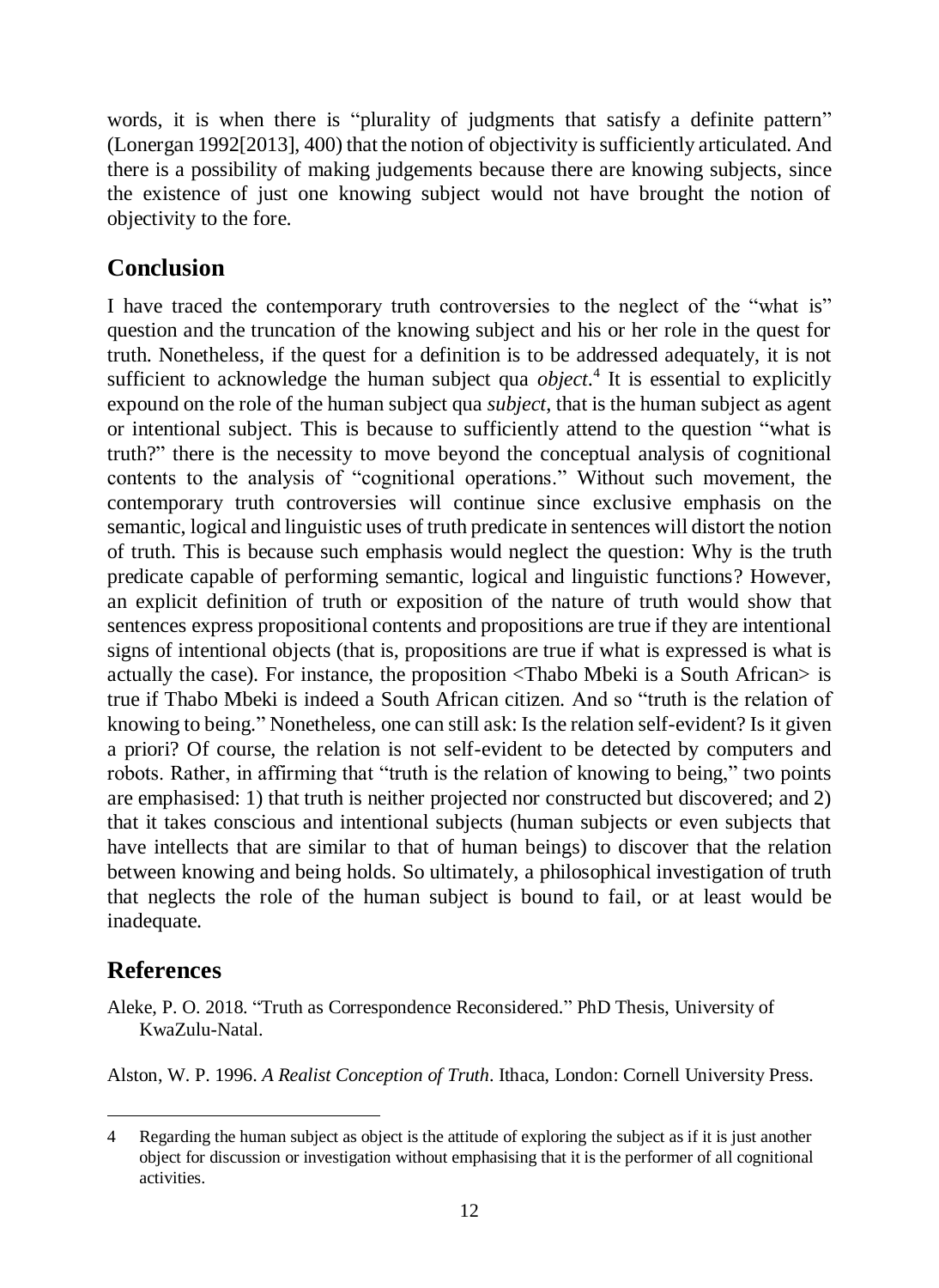- Aristotle. 1998. *Metaphysica*. English translated as *Metaphysics*, translated by H. Lawson-Tancred. London, New York: Penguin Books.
- Copi, Irving M., Carl Cohen and Kenneth McMahon. 2016*. Introduction to Logic*. London, New-York: Routledge.
- David, M. 1994. Correspondence and Disquotation: An Essay on the Nature of Truth. New York, Oxford: Oxford University Press.
- Davidson, D. 1984. "True to facts." In *Inquires into Truth and Interpretation*, second edition, edited by D. Davidson, 2001. London: Clarendon Press. [https://doi.org/10.1093/0199246297.003.0003.](https://doi.org/10.1093/0199246297.003.0003)
- Davidson, D. 1996. "The Folly of Trying to Define Truth." *Journal of Philosophy* 93 (6): 263– 278. [https://doi.org/10.2307/2941075.](https://doi.org/10.2307/2941075)
- Davidson, D. 2001. *Subjective, Intersubjective and Objective*. Oxford, New York: Clarendon Press. [https://doi.org/10.1093/0198237537.001.0001.](https://doi.org/10.1093/0198237537.001.0001)
- Dodd, J. 1995. "McDowell and Identity Theories of Truth." *Analysis* 55 (3): 160–165. [https://doi.org/10.1093/analys/55.3.160.](https://doi.org/10.1093/analys/55.3.160)
- Dodd, J. 2008. *An Identity Theory of Truth*. London, New York: Palgrave Macmillan. [https://doi.org/10.1057/9780230584266.](https://doi.org/10.1057/9780230584266)
- Frege, G. 1956. "The Thought: A Logical Inquiry." *Mind, New Series* 65 (259): 289–311. [https://doi.org/10.1093/mind/65.1.289.](https://doi.org/10.1093/mind/65.1.289)
- Heidegger, M. 1953[2008]. *Sein und Zeit*. Tübingen: Niemeyer. English translation, *Being and Time*, translated by J. Macquarrie and E. Robinson. New York: HarperCollins Publishers.
- Heidegger, M. 1989[1999]. *Beiträge zur Philosophie (Vom Ereignis)*. Frankfurt am Main: Vittorio: Klostermann. English translation, *Contributions to Philosophy (From Enowning)*, translated by P. Emad and K. Maly. Bloomington: Indiana University Press.
- Hornsby, J. 1997[2001]. "Truth: The Identity Theory." In *The Nature of Truth: Classic and Contemporary Perspectives*, edited by M. P. Lynch. Cambridge, London: The MIT Press. Originally printed in *Proceedings of the Aristotelian Society* 97: 1–24.
- Horwich, P. 1998. *Truth,* second edition. Oxford: Oxford University Press. [https://doi.org/10.1093/0198752237.001.0001.](https://doi.org/10.1093/0198752237.001.0001)
- Horwich, P. 2001. "A Defense of Minimalism." *Synthese* 126 (1/2): 149–165. [https://doi.org/10.1023/A:1005279406402.](https://doi.org/10.1023/A:1005279406402)
- Johnson, L. E. 1992. *Focusing on Truth*. London, New York: Routledge.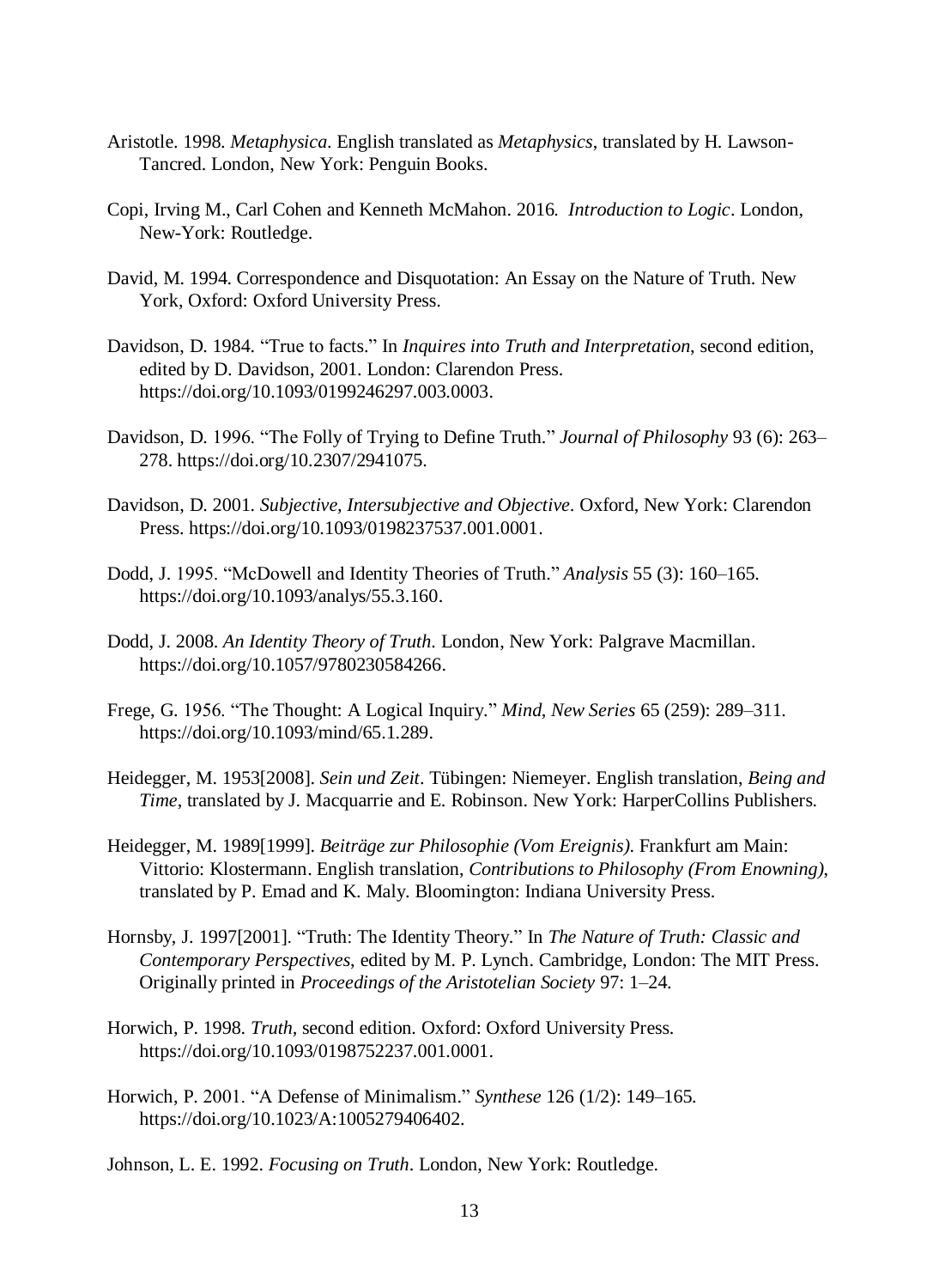- Lonergan, B. J. F. 1967. "Cognitional Structure." In *Collection: Papers by Bernard Lonergan,*  edited by F. E. Crowe. London: Darton, Longman and Todd.
- Lonergan, B. J. F. 1992[2013]. *Insight: A Study of Human Understanding*. Toronto: University of Toronto Press.
- McCarthy, M. H. 1990. *The Crisis of Philosophy*. Albany: State University of New York Press.
- Nagel, T. 1979. "Subjective and Objective." In *Mortal Questions,* edited by T. Nagel 2012. Cambridge: Cambridge University Press.
- Putnam, H. 1981. *Reason, Truth and History. Cambridge*: Cambridge University Press. [https://doi.org/10.1017/CBO9780511625398.](https://doi.org/10.1017/CBO9780511625398)
- Quine, W. V. 1960. *Word and Object*. Cambridge, The MIT Press.
- Quine, W. V. 1990. *Pursuit of Truth*. Cambridge, London: Harvard University Press.
- Ramsey, F. P. 2001. "The Nature of Truth." In *The Nature of Truth: Classic and Contemporary Perspectives*, edited by M. P. Lynch. Cambridge, London: The MIT Press.
- Rasmussen, J. 2014. *Defending the Correspondence Theory of Truth*. Cambridge: Cambridge University Press[. https://doi.org/10.1017/CBO9781107415102.](https://doi.org/10.1017/CBO9781107415102)
- Rorty, R. 1991. *Objectivity, Relativism, and Truth. Philosophical Papers,* Volume 1. Cambridge: Cambridge University Press. [https://doi.org/10.1017/CBO9781139173643.](https://doi.org/10.1017/CBO9781139173643)
- Rorty, R., and P. Engel. 2007. *What's the Use of Truth?* New York: Columbia University Press.
- Scharp, K. 2007. "Replacing Truth." *Inquiry* 50: 606–621. [https://doi.org/10.1080/00201740701698589.](https://doi.org/10.1080/00201740701698589)
- Scharp, K. 2013. *Replacing Truth*. Oxford: Oxford University Press. [https://doi.org/10.1093/acprof:oso/9780199653850.001.0001.](https://doi.org/10.1093/acprof:oso/9780199653850.001.0001)
- Tarski, A. 1944. "The Semantic Conception of Truth and the Foundations of Semantics." *Philosophy and Phenomenological Research* 4: 341–376. Reprinted in Schmitt, F. 2004. *Theories of truth*. Malden, Oxford, Victoria: Blackwell Publishing. [https://doi.org/10.2307/2102968.](https://doi.org/10.2307/2102968)

Thomas Aquinas. 1920. *Summa Theologiae*.

Thomas Aquinas. 1952. *Questiones Disputate de Veritate*. English translation *The Disputed Questions on Truth*, translated from the definitive Leonine Text by Robert W. Mulligan. Chicago: Henry Regnery Company.